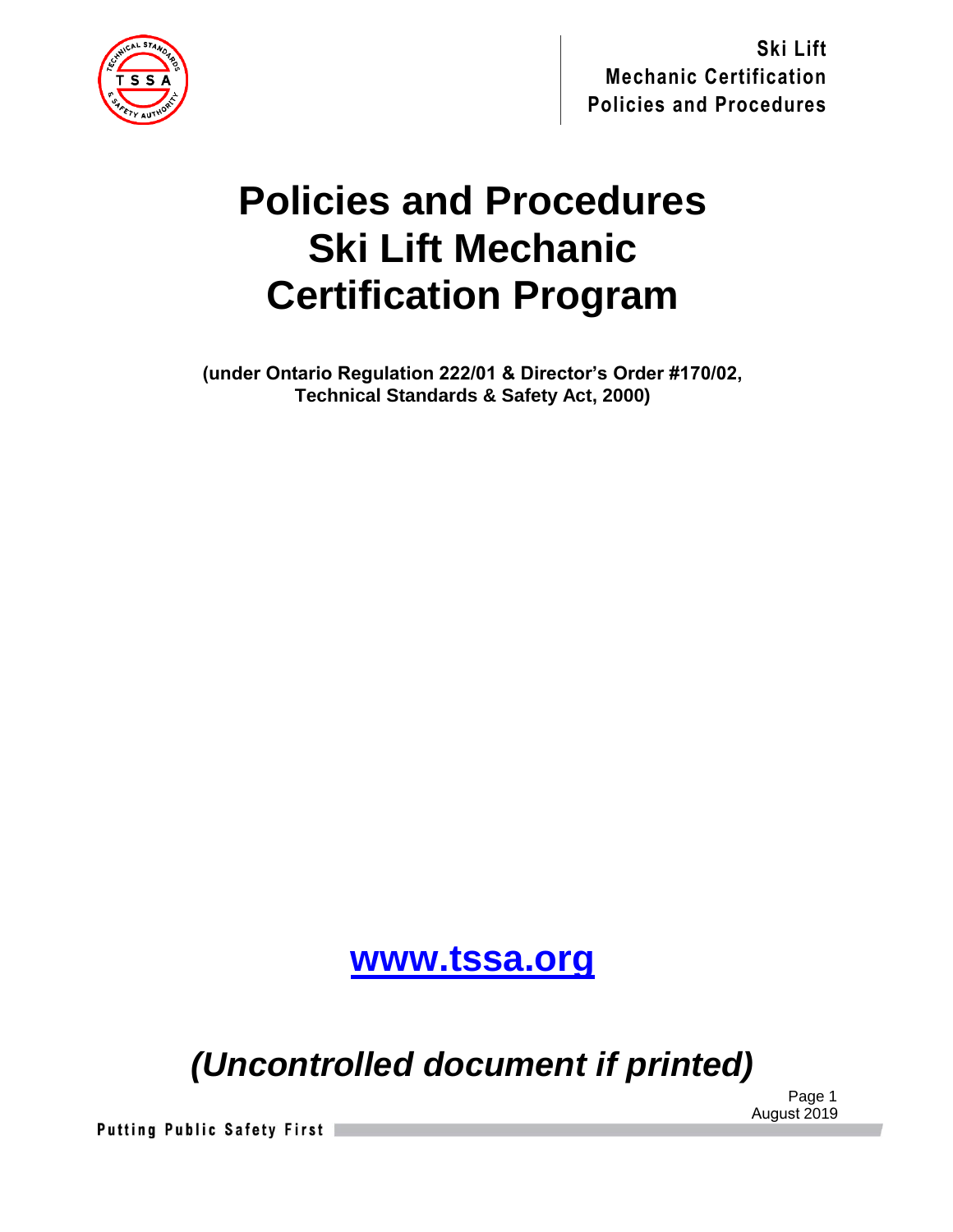

### **Policies and Procedures**

# **Ski Lift Mechanic (SLM) Certification Program**

## **Table of Contents**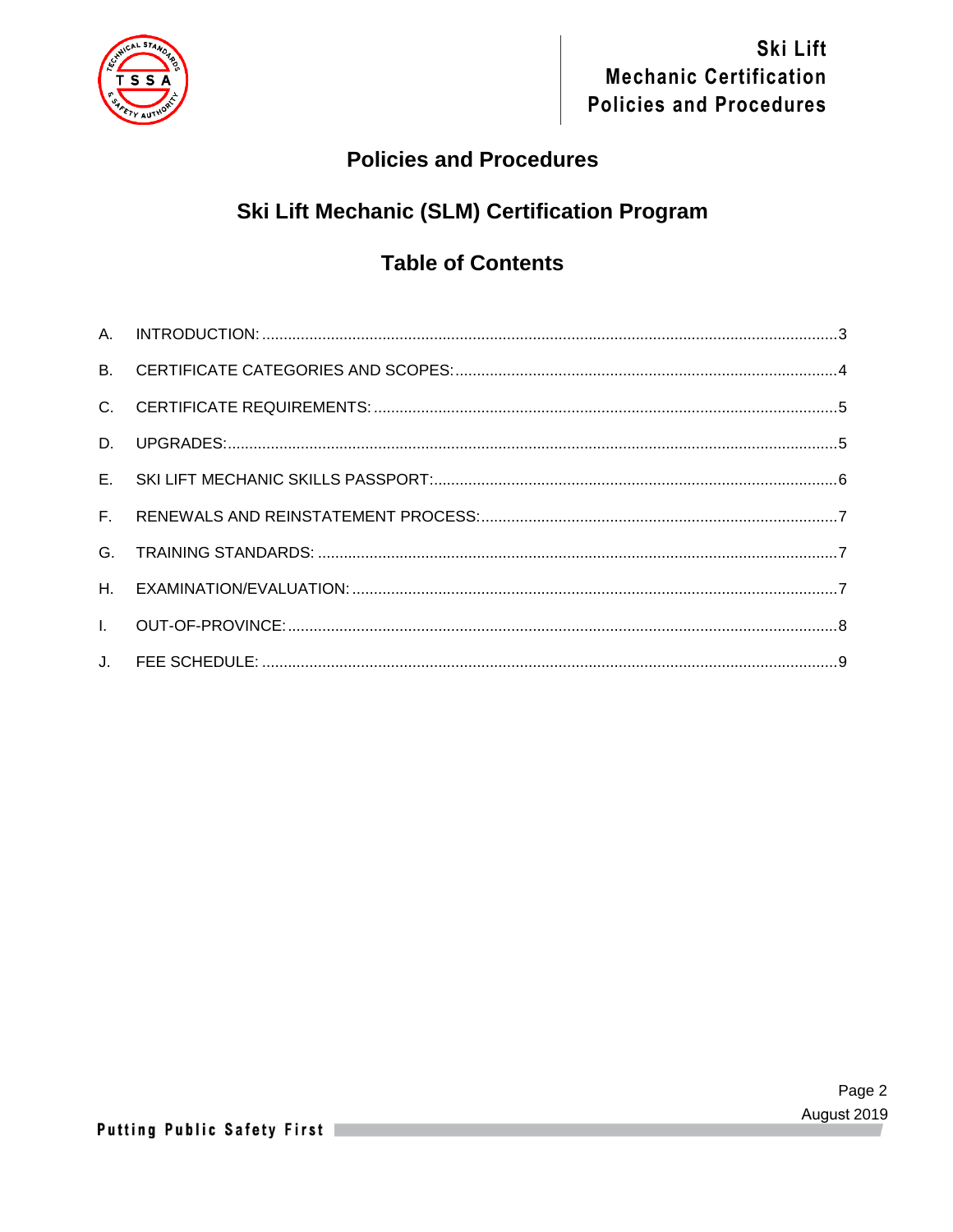

### **A. Introduction:**

The Policies and Procedures Document has been developed in consultation with the Ski Lift Mechanic Training and Certification Advisory Board (TCAB) operating under the authority of the Director under the Technical Standards and Safety Act.

The policies and procedures pertaining to the Ski Lift Mechanic (SLM) certification program and the method of their application and administration are set out on the following pages. The intent is to provide a set of reference points and guidelines for the training delivery agents, examiners and the elevating devices industry in general.

The policies and procedures contained herein are subject to revision and enhancement as and when required.

The policies and procedures must be followed by all training delivery agents wishing to have their programs recognized by TSSA. Training Administrators shall not alter any of the policies or procedures set out in this document without the knowledge and prior approval of Technical Standards & Safety Authority.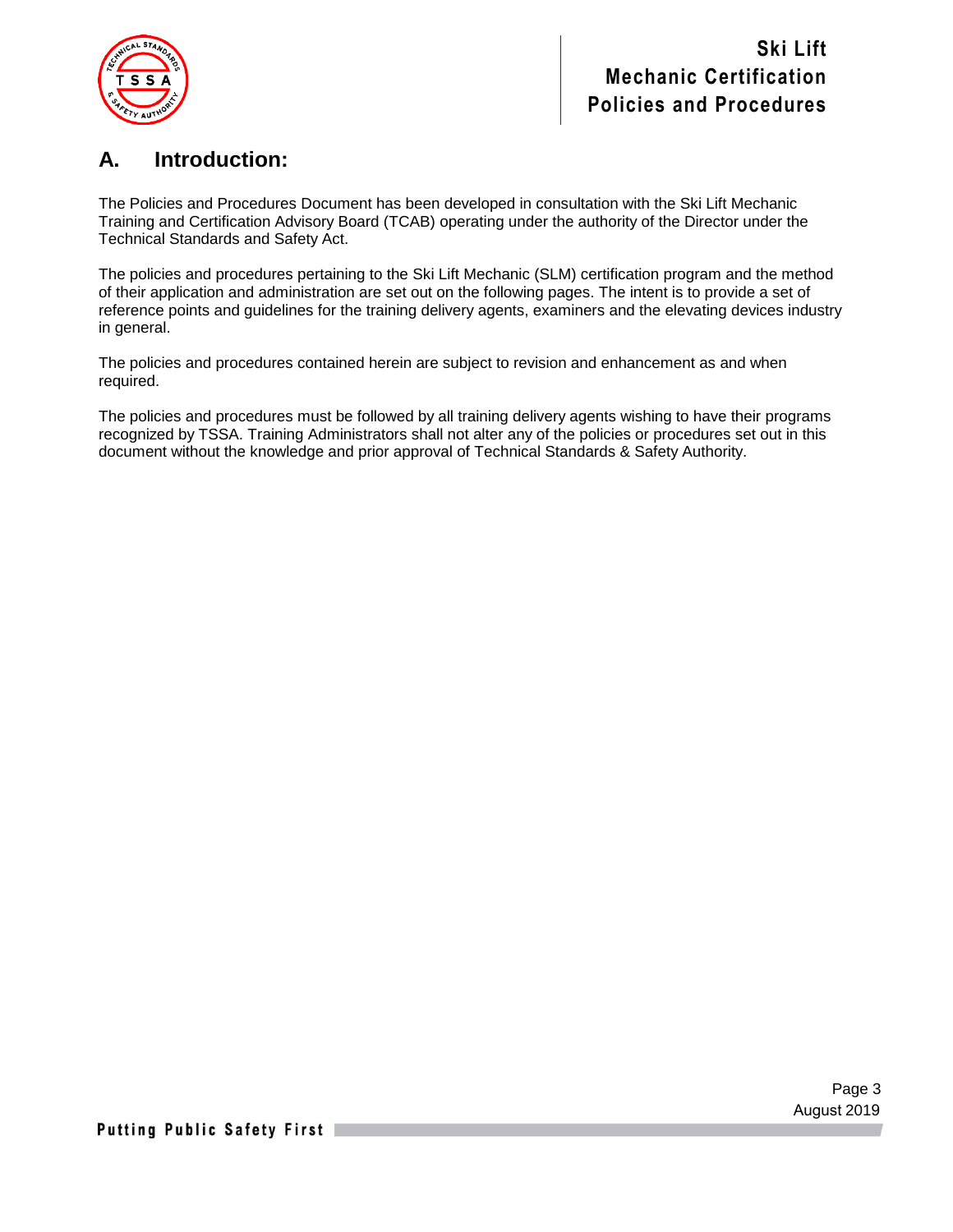

### **B. Certificate Categories and Scopes:**

The following are the certificate classes and the scope of work that pertain to each of the respective classes:

#### **SLM-A certificate**

A person who holds an SLM-A certificate may, without supervision, service, maintain, alter, install and construct any type of passenger ropeway, including detachable grip and reversible aerial lifts, if the holder of the certificate has the required and documented experience.

A holder of an SLM-A certificate who does not have the documented experience referred to above shall not perform the functions unless the holder performs them under the supervision of the employer or registered contractor of the holder.

#### **SLM-B certificate**

A person who holds an SLM-B certificate may, without supervision, service, maintain, alter and install any type of fixed grip aerial lifts and surface lifts if the holder of the certificate has the required and documented experience.

A holder of an SLM-B certificate who does not have the documented experience referred to above shall not perform the functions unless the holder performs them under the supervision of the employer or registered contractor of the holder.

#### **SLM-C certificate**

A person who holds an SLM-C certificate may, without supervision, service, maintain, alter and install any type of surface or conveyor lift if the holder of the certificate has the required and documented experience.

A holder of an SLM-C certificate who does not have the documented experience referred to above shall not perform the functions unless the holder performs them under the supervision of the employer or registered contractor of the holder.

#### **SLM-F certificate**

A person who holds an SLM-F certificate may, without supervision, test, examine and inspect passenger ropeways if the holder of the certificate has the required and documented experience.

A holder of an SLM-F certificate who does not have the documented experience referred above shall not perform the functions unless the holder of the certificate performs them under the supervision of a holder of an SLM-A, SLM-B, SLM-C or SLM-F certificate.

A professional engineer may test, examine and inspect passenger ropeways without holding an SLM-F certificate.

#### **SLM-T certificate**

A person who holds an SLM-T certificate may perform the functions that a holder of an SLM-A, SLM-B, SLM-C or SLM-F certificate holder may perform if the qualified mechanic has documented that the holder of the SLM-T certificate has the necessary skills to perform the functions and has signed the document to that effect.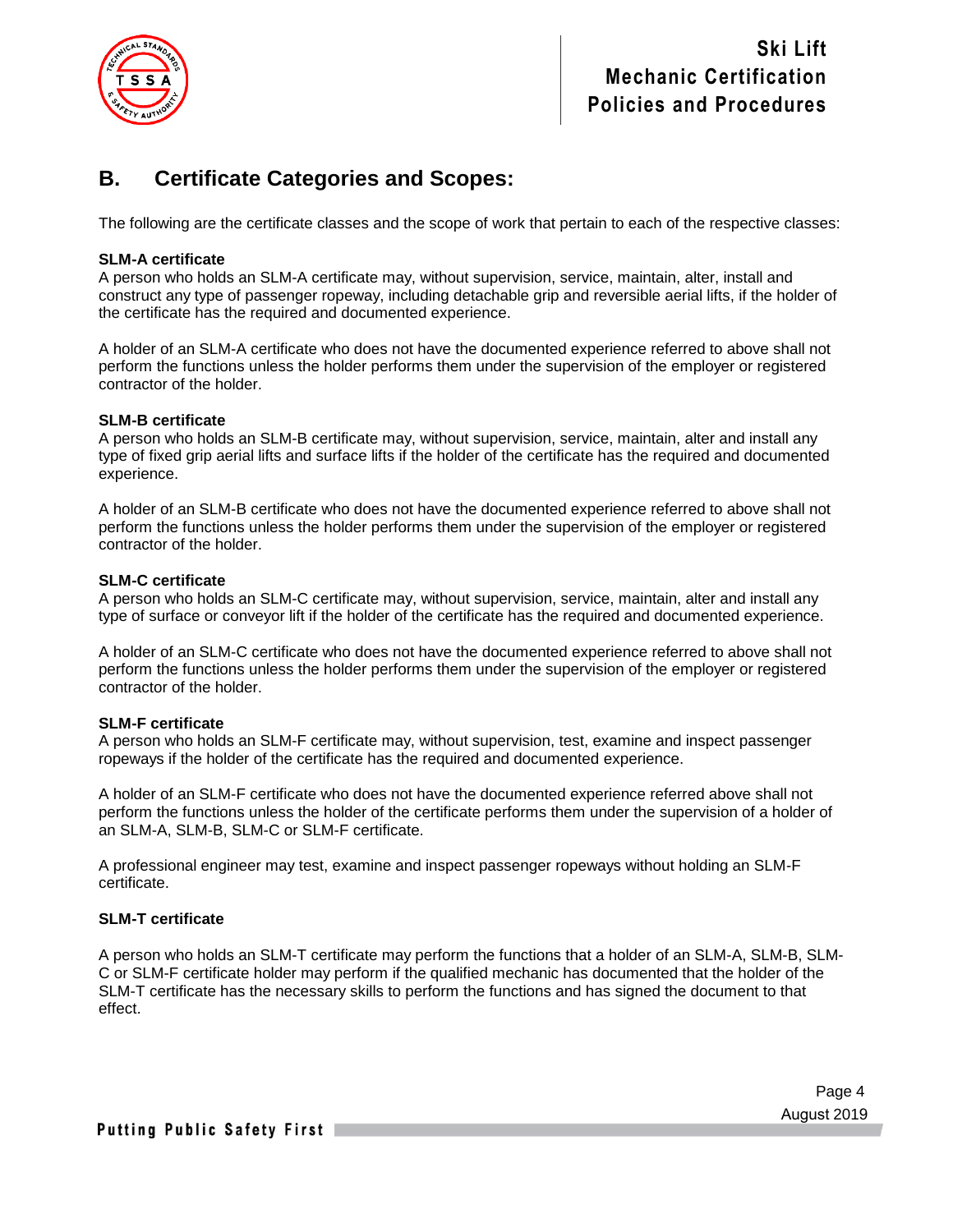

The holder of an SLM-T certificate who does not have the documented skills may not perform any of the functions that the holder of any of the other certificates may perform unless the holder of the SLM-T certificate performs them under the direct supervision of a holder of the relevant certificate.

#### **Note: Experience gained in the Passenger Ropeway Industry prior to the issuance of an SLM-T certificate is ineligible for certification.**

### **C. Certificate Requirements:**

In order to obtain a certificate from the Technical Standards and Safety Authority as a Ski Lift Mechanic - Classes A through F, the new candidate will be required to meet the requirements outlined in this section.

- a) Applicants for the SLM-T certificate are required to submit a letter from the Employer verifying the person will be employed as a helper and provided an opportunity to train under a qualified Ski Lift Mechanic. Applicants must also submit a copy of the WHMIS certificate of completion (*effective August 1, 2009*).
- b) Applicants for any class of Mechanic certificate outlined in section B will be required to submit, along with the application, the application fee, a copy of their Skills Passport detailing their Ski Lift Mechanic-In-Training experience as an SLM-T.
- c) Applicants must have passed the TSSA examination(s) for the applicable class of Certificate of Qualification with a minimum of 70%.

| <b>Requirement\Class</b>                                                 | A                           | в                                | C                           |                             |
|--------------------------------------------------------------------------|-----------------------------|----------------------------------|-----------------------------|-----------------------------|
| <b>Practical/Demonstrated Skills</b><br>(Approximate – Competency based) | 6000 hours*<br>or 36 months | 4500 hours*<br>or $30$<br>months | 2000 hours* or 12<br>months | 2000 hours*<br>or 12 months |
| <b>Provincial Examinations/Equivalent</b>                                | Required                    | Required                         | Required                    | Required                    |
| Documented Sign-Offs During the<br>Qualifying Period as an SLM-T         | Required                    | Required                         | Required                    | Required                    |

### **Table 1: Certification Requirements**

\*Note: The TSSA practical skills sign-off document and proof of continuous work experience from the employer(s) will be used as a guide for experience duration.

### **D. Upgrades:**

Ski Lift Mechanics are able to upgrade their Ski Lift Mechanic Certificate providing they meet the upgrading requirements that include:

- Currently hold a valid Certificate of Qualification under Ontario Regulation 222/01. i.e. SLM-T
- Successfully completed the Phase 1 examination
- Have the appropriate pre-requisites as outlined below to apply for a higher category certificate.

The following supporting documentation must be submitted to the Elevating Devices, Training and Certification Services Advisor, at the address below:

• A letter indicating your request. Please reference your current certificate number and a daytime phone number.

Page 5 August 2019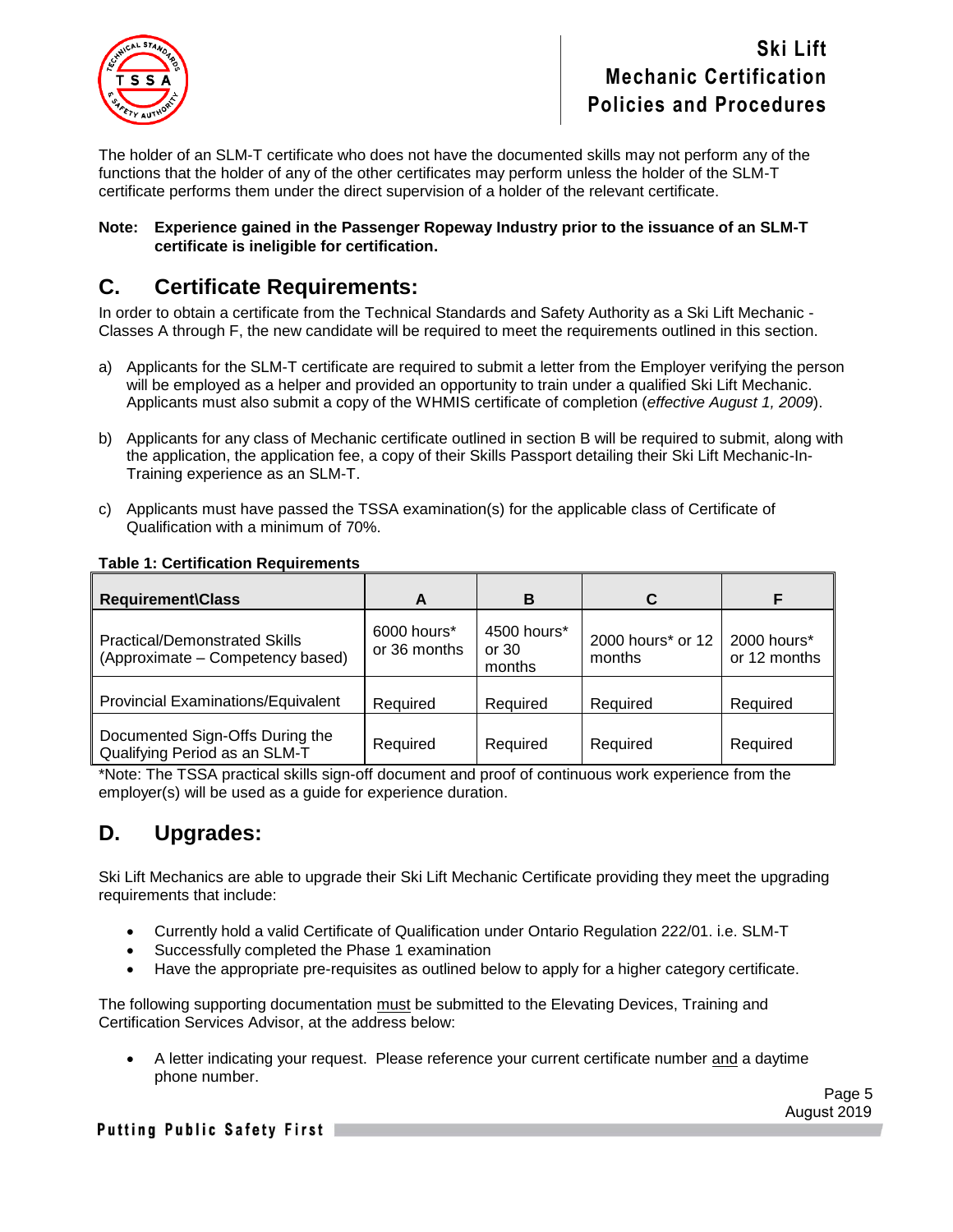

- A **COPY** of your skills passport
	- $\circ$  Skills Passports shall accurately reflect the experience/training gained during the qualifying period.
- Detailed documentation must include original letters from current and/ or previous employer(s) on company letterhead signed by an authorized person of the company verifying the nature of the work experience. Details must include, but are not limited to the following: specific time periods where experience has been gained as demonstrated in the Ski Lift Mechanic Practical Skills/Experience Sign-Off Document (Skills Passport). The Skills Passport Document must be signed and dated by the supervising mechanic. Specific types of Ski Lifts and nature of work performed (i.e. detachable/ fixed grip/surface tows, working in service/maintenance/construction in the capacity of supervisor/ mechanic/helper).

If verification of work experience cannot be obtained from previous employer(s) the Director will review and may accept, a Notarized Statutory Declaration (by a Notary Public or Commissioner for Taking Oaths). This declaration must include the above information.

SLM-T's that hold a current/valid Ontario Certification of Qualification may be afforded a credit/reduction toward the mandatory qualifying practical experience for an SLM-A certificate, as outlined in Table 1. Below are the current recognized Ontario Certificates of Qualification and corresponding credit approved by the Ski Lift Training and Certification Advisory Board (TCAB):

| <b>Ontario Certificate of Qualification</b> | <b>Credit/Reduction</b> |
|---------------------------------------------|-------------------------|
| Electrician                                 | 635 hours**             |
| Industrial Millwright                       | 1175 hours**            |

#### **Table 2: Credit/Reduction of TCAB Approved Ontario Certificate of Qualifications**

\*\*Note: a credit/reduction will only be afforded to an SLM-T certificate holder that has completed the mandatory practical experience as outlined in Table 1 and are required a produce a copy of their current/valid Ontario Certificate of Qualification at the time of application.

Further information can be found on the Challenge Certificate Assessment (Higher Category) Document at www.tssa.org.

### **E. Ski Lift Mechanic Skills Passport:**

The document entitled "Skills Passport" has been developed by the TSSA and the Ski Industry Training and Certification Advisory Board (TCAB) and is to be considered as a mandatory requirement when applying for a certificate as a Ski Lift Mechanic.

The document is designed to provide a visual representation of the experience and skills acquired in a number of specific areas. In addition to being a requirement for certification, the document also serves to highlight those areas in which a Ski Lift Mechanic-In-Training or a fully certified Ski Lift Mechanic may need additional experience.

The responsibility for ensuring that the document is kept up-to-date is that of the Ski Lift Mechanic-In-Training and not the employer's. The employer is responsible for ensuring the Ski Lift Mechanic-n-Training is assigned work appropriate for their level of training and are given opportunities to learn under supervision.

The intent of the document is to provide verification that the person, at the time of assessment, was deemed to have demonstrated a degree of competence and understanding of the function and to confirm that they

> Page 6 August 2019

### Putting Public Safety First |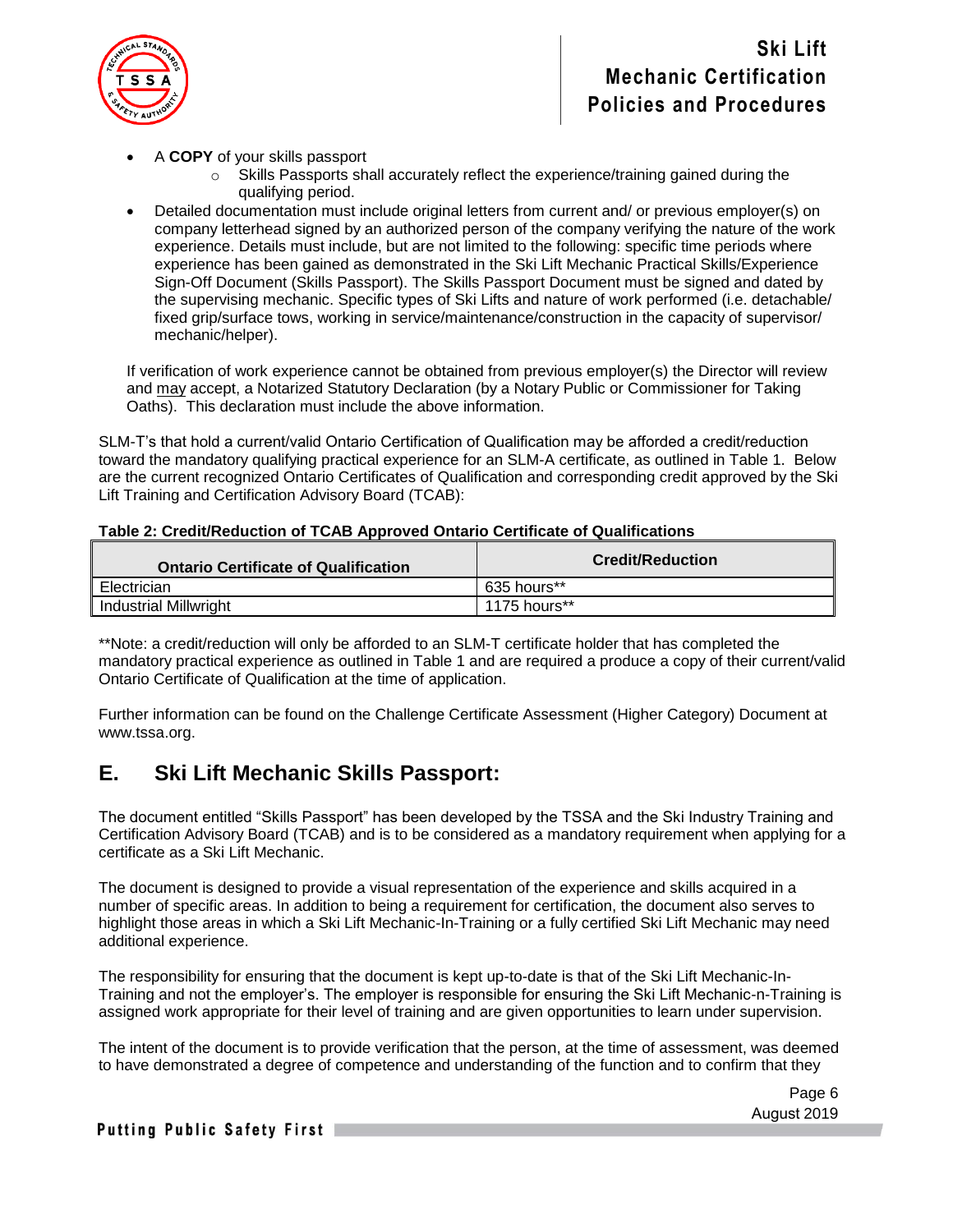

have been trained by someone qualified to do so.

### **F. Renewals and Reinstatement Process:**

Certificate renewal policies are as follows and are so reflected in the Regulations:

- (a) A certificate holder (any class) that fails to renew their certificate by the time specified on a renewal notice issued by TSSA, will have their certificate placed in suspension for a period of 12 months or until the requirements have been met within the 12 months. Certificates will be cancelled after the 12 months have lapsed. Mechanics may not legally perform work within the scope of an SLM certification category with a suspended or cancelled certificate of qualification.
- (b) Candidates who are requesting a re-instatement, will be required to submit the following:
	- A letter indicating your request. Please reference your expired certificate number and a daytime phone number along with a valid email address.
	- Detailed documentation providing proof of work experience since your expiry date, including original letters from current and/ or previous employer(s) on company letterhead signed by an authorized person of the company verifying the nature of the work experience. Details must include, but are not limited to the following: specific time periods where experience has been gained as demonstrated in the Ski Lift Mechanic Practical Skills/ Experience Sign-Off Document (Skills Passport). The Skills Passport Document must be signed and dated by the supervising mechanic. Specific types of Ski Lifts and nature of work performed (i.e. detachable/ fixed grip/ surface tows, working in service/ maintenance/ construction in the capacity of supervisor/ mechanic/ helper).

If verification of work experience cannot be obtained from previous employer(s) the Director will review and may accept, a Notarized Statutory Declaration (by a Notary Public or Commissioner for Taking Oaths). This declaration must include the above information.

- A completed skills passport in the form published by the designated administrative authority.
- Non-refundable assessment fee in the amount of \$151.42 (\$134.00 + HST).

(c) Candidates approved for reinstatement will be required to write the qualifying examination.

### **G. Training Standards:**

The Ski Lift Mechanic Training Standard (Skills Passport) has been developed by the Training and Certification Advisory Board (TCAB) and has been adopted as the minimum standard for the training and certification of the said occupation in the Province of Ontario.

### **H. Examination/Evaluation:**

The TSSA examination for Certificate of Qualification will be made up of questions focused on safe work practices specific to the industry and on the Act, Code and Regulations.

All questions are of the multiple choice variety, providing between 2 and 4 possible answers. There will be questions accompanied by diagrams that may simulate practical situations. Examinees will be required to answer the question(s) as they relate to the diagram(s).

> Page 7 August 2019

#### Putting Public Safety First |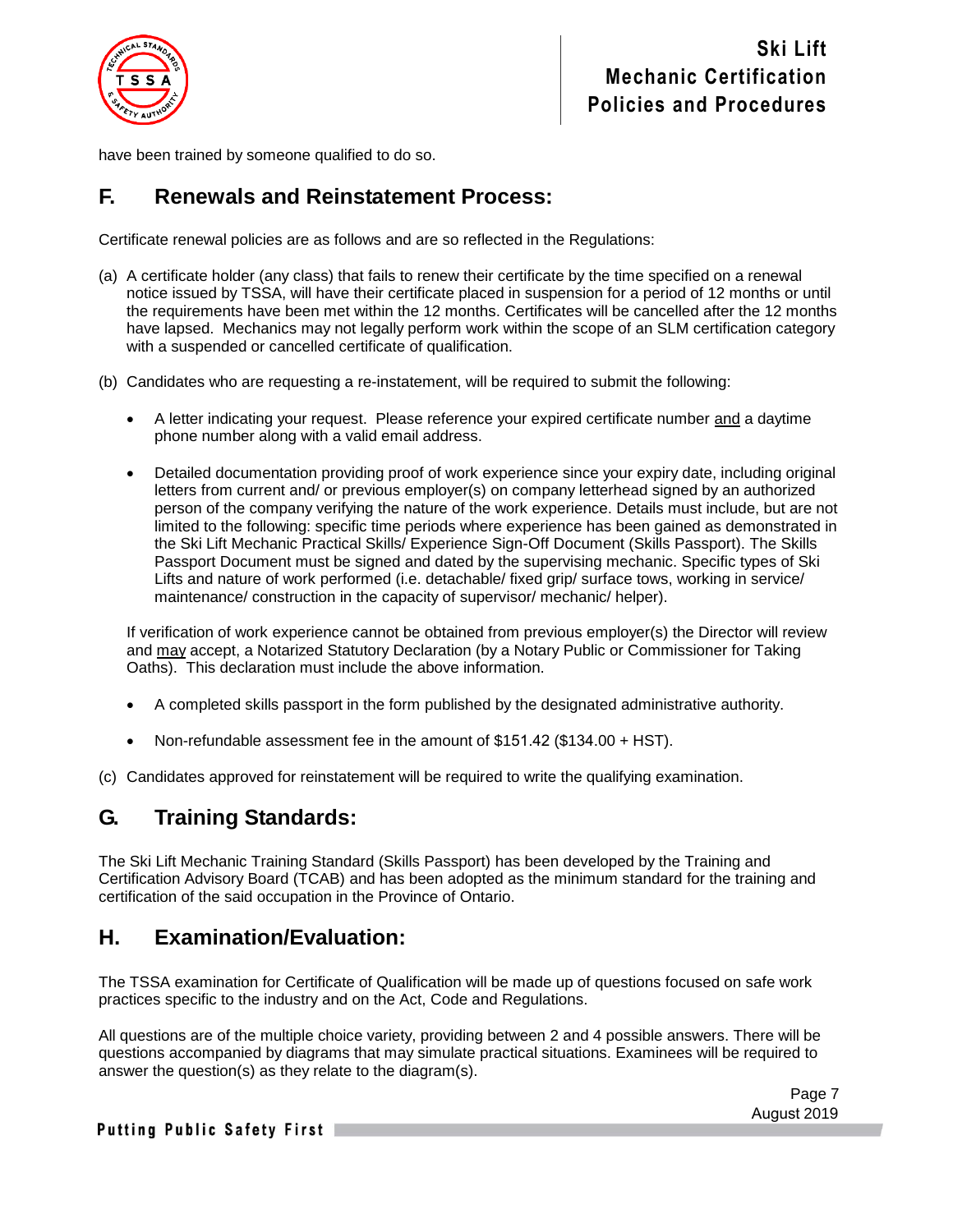

**Passing Grade:** In order to meet the certification requirements, an examinee must successfully pass the safety training examination set out by the TSSA. The minimum acceptable grade for meeting this requirement is 70%.

**Examination Schedules:** Examination dates will not be set out in advance. Dates and locations may be arranged by contacting the TSSA Examination Services at 416-734-3590 or 1-877-682-8772.

**Examination Day:** On the day of the examination, a TSSA or authorized delegate will preside.

Applicants will be required to produce identification bearing their full name and photograph. Failure to produce the required identification will result in the applicant being denied access to the examination.

The applicant will be allowed to bring with them a copy of the Z98 Code Book and copies of the Technical Standards and Safety Act, Regulations and Code Adoption Document. This information will not be provided at the examination centre. Personal reference material of any kind is not permitted.

**Notification:** The Examination Administrator will ensure that notification of the results of the examination are prepared and sent to the examinee no later than thirty (30) days after the date of examination.

### **I. Out-of-Province:**

**Out-of-Province** applicants who have completed recognized training programs in their home jurisdiction are to be referred to TSSA where:

- The training programs in the home jurisdiction will be evaluated. The applicant will be required to submit official transcripts, course descriptions and proof of successful completion and/ or certificates from their home jurisdiction:
- Experience requirements will be evaluated. The applicant will be required to submit original letters from past and/or present employers detailing and verifying the length and type of experience and skills that have been accumulated;
- The applicant will be required to complete and submit a Declaration of Work Experience/ Skills Passport.
- The applicant will be required to provide proof of certification, if any, in their home jurisdiction.

Based on the results of the evaluation of the material and documents submitted, Out-of-Province applicants will be required to:

- Successfully complete the approved TSSA examination for the class of certificate being applied for, and/or;
- Obtain additional experience or training in those areas deemed lacking, or as required, in order to qualify for the classification of certificate being sought.

Candidates without documentation, or inadequate documentation related to their practical field experience, will be required to obtain further experience in Ontario as an SLM-T.